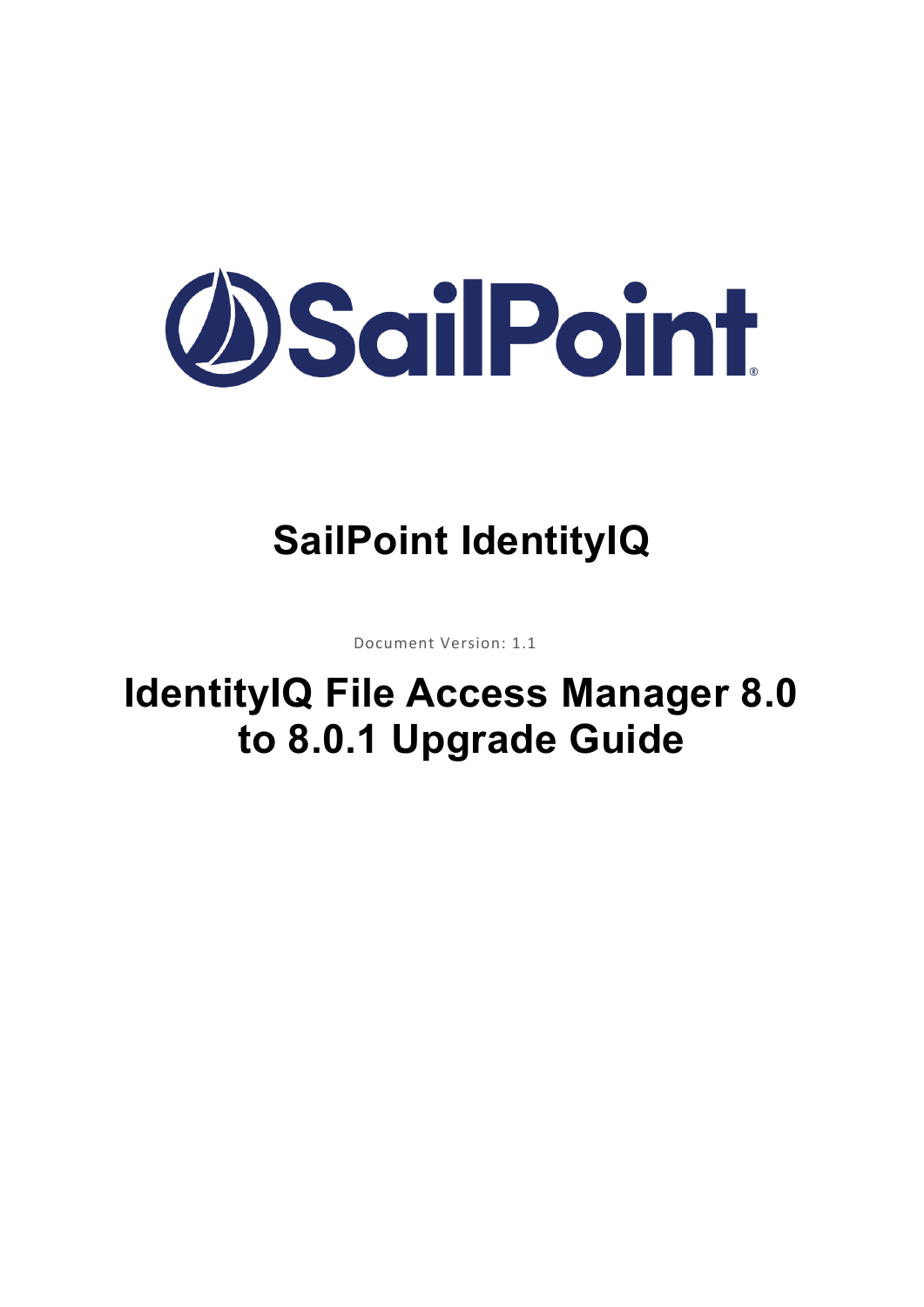

#### **Copyright © 2019 SailPoint Technologies, Inc., All Rights Reserved.**

SailPoint Technologies, Inc. makes no warranty of any kind with regard to this manual or the information included therein, including, but not limited to, the implied warranties of merchantability and fitness for a particular purpose. SailPoint Technologies shall not be liable for errors contained herein or direct, indirect, special, incidental or consequential damages in connection with the furnishing, performance, or use of this material.

#### **Restricted Rights Legend.**

All rights are reserved. No part of this document may be published, distributed, reproduced, publicly displayed, used to create derivative works, or translated to another language, without the prior written consent of SailPoint Technologies. The information contained in this document is subject to change without notice.

Use, duplication or disclosure by the U.S. Government is subject to restrictions as set forth in subparagraph (c) (1) (ii) of the Rights in Technical Data and Computer Software clause at DFARS 252.227-7013 for DOD agencies, and subparagraphs (c) (1) and (c) (2) of the Commercial Computer Software Restricted Rights clause at FAR 52.227-19 for other agencies.

#### **Regulatory/Export Compliance.**

The export and re-export of this software is controlled for export purposes by the U.S. Government. By accepting this software and/or documentation, licensee agrees to comply with all U.S. and foreign export laws and regulations as they relate to software and related documentation. Licensee will not export or reexport outside the United States software or documentation, whether directly or indirectly, to any Prohibited Party and will not cause, approve or otherwise intentionally facilitate others in so doing. A Prohibited Party includes: a party in a U.S. embargoed country or country the United States has named as a supporter of international terrorism; a party involved in proliferation; a party identified by the U.S. Government as a Denied Party; a party named on the U.S. Government's Specially Designated Nationals (SDN) List; a party prohibited from participation in export or re-export transactions by a U.S. Government General Order; a party listed by the U.S. Government's Office of Foreign Assets Control as ineligible to participate in transactions subject to U.S. jurisdiction; or any party that licensee knows or has reason to know has violated or plans to violate U.S. or foreign export laws or regulations. Licensee shall ensure that each of its software users complies with U.S. and foreign export laws and regulations as they relate to software and related documentation.

#### **Copyright and Trademark Notices.**

Copyright © 2019 SailPoint Technologies, Inc. All Rights Reserved. All logos, text, content, including underlying HTML code, designs, and graphics used and/or depicted on these written materials or in this Internet web site are protected under United States and international copyright and trademark laws and treaties, and may not be used or reproduced without the prior express written permission of SailPoint Technologies, Inc.

"SailPoint Technologies & Design," "SailPoint," "IdentityIQ," "IdentityNow," "SecurityIQ," "IdentityAI," "AccessIQ," "Identity Cube" and "Managing the Business of Identity" are registered trademarks of SailPoint Technologies, Inc. "Identity is Everything" and "The Power of Identity" are trademarks of SailPoint Technologies, Inc. None of the foregoing marks may be used without the prior express written permission of SailPoint Technologies, Inc. All other trademarks shown herein are owned by the respective companies or persons indicated.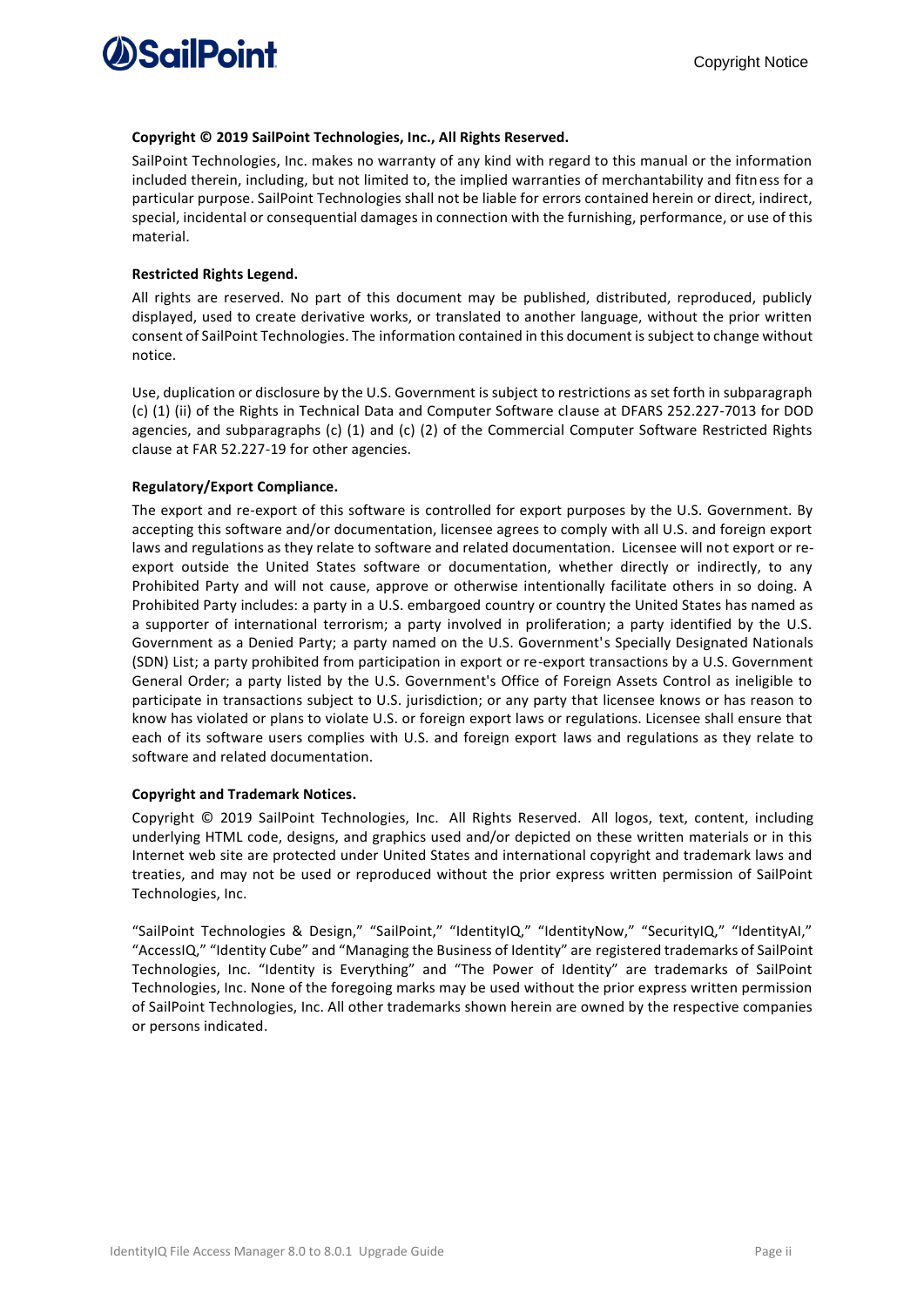# **Table of Contents**

| Chapter 1: |                                                             |  |
|------------|-------------------------------------------------------------|--|
|            |                                                             |  |
| Chapter 2: |                                                             |  |
| Chapter 3: | Upgrading to IdentityIQ File Access Manager Version 8.0.1 3 |  |
|            |                                                             |  |
|            |                                                             |  |
|            |                                                             |  |
|            |                                                             |  |
| Chapter 4: |                                                             |  |
|            |                                                             |  |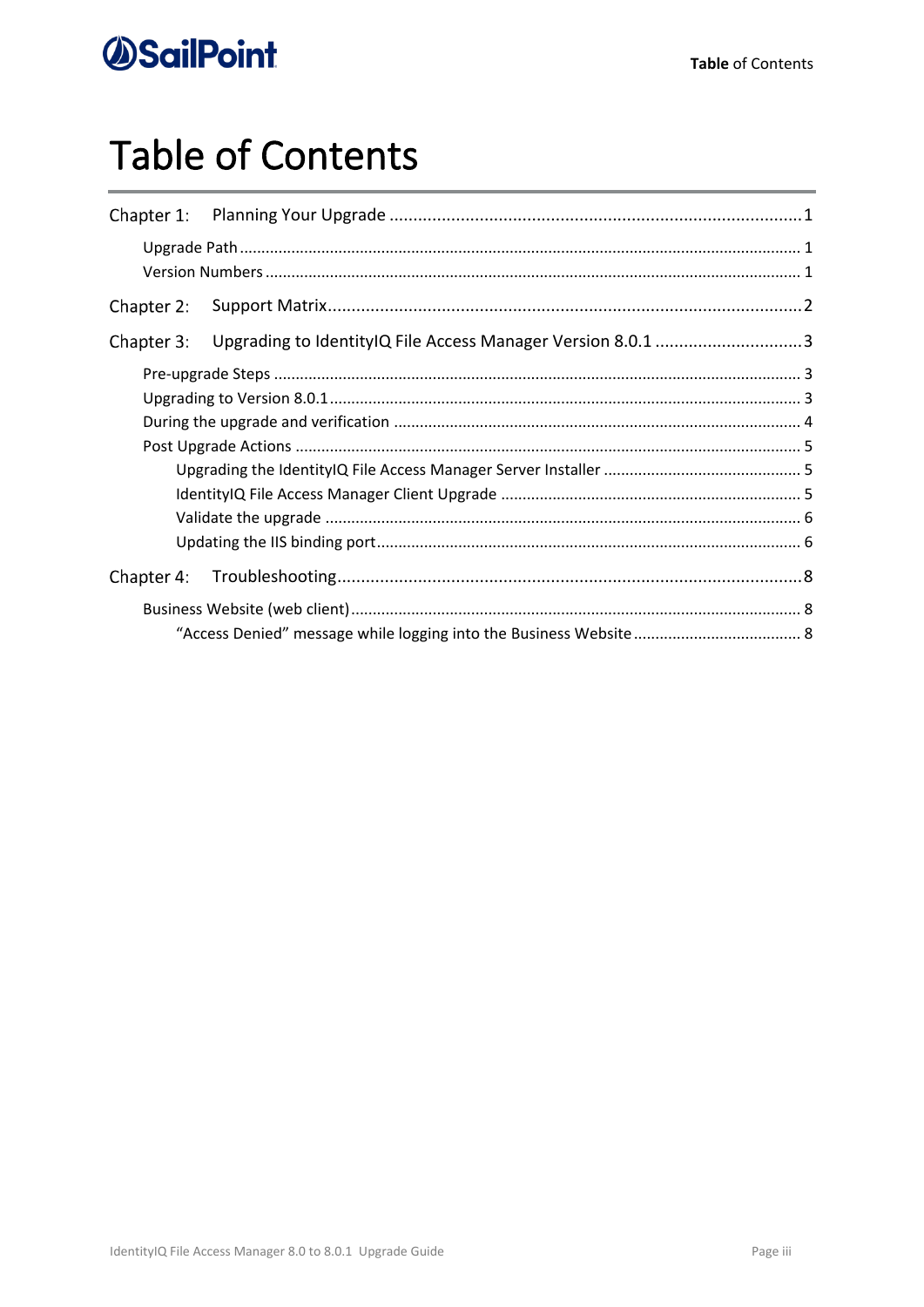

# List of Figures

| Figure 4. |  |
|-----------|--|
|           |  |

# List of Tables

| Table 1. |  |  |  |
|----------|--|--|--|
|          |  |  |  |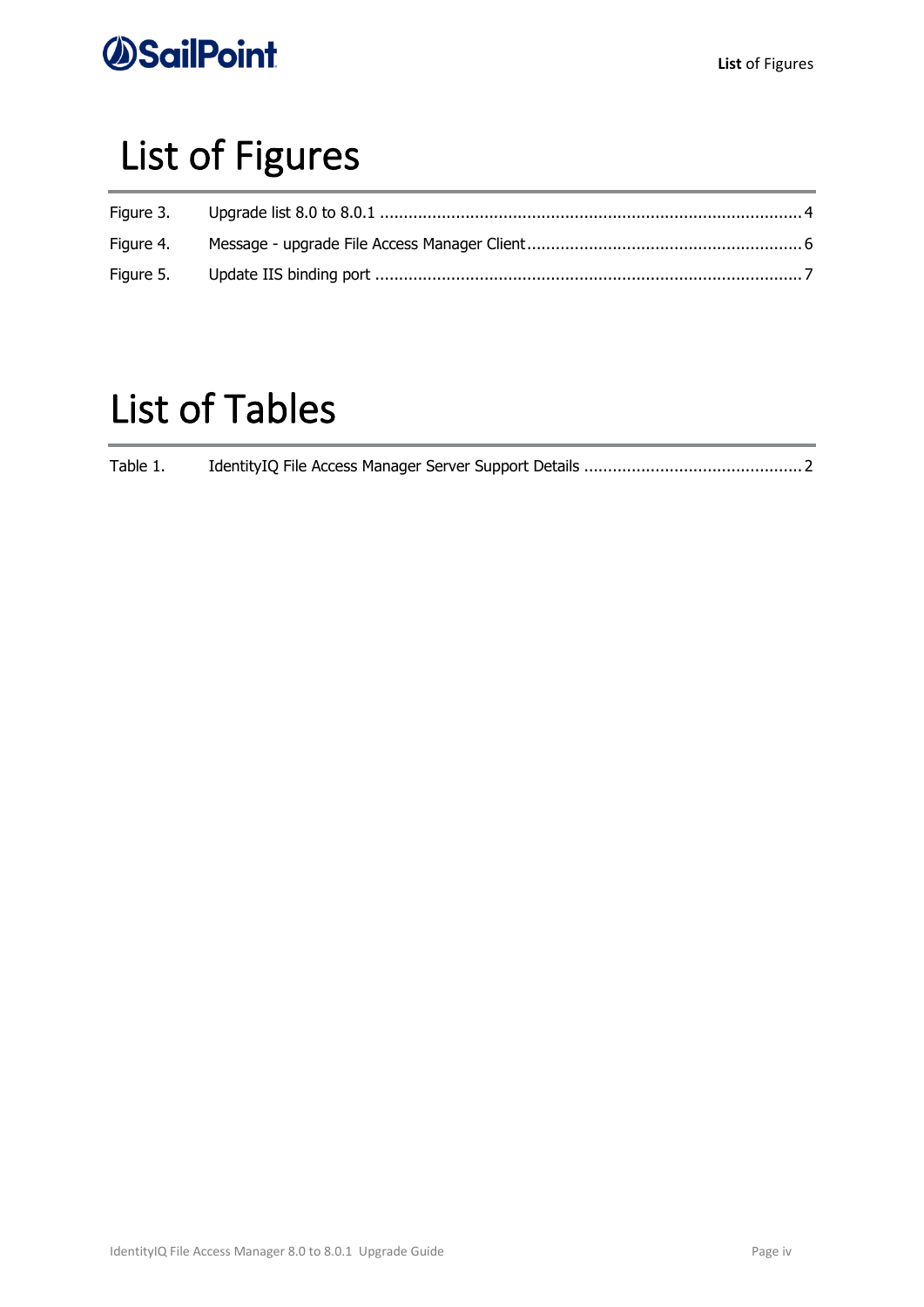# Table of Revisions

| <b>Document</b><br><b>Version #</b> | <b>Description</b>                                                       | <b>Author</b>              | <b>Date</b> |
|-------------------------------------|--------------------------------------------------------------------------|----------------------------|-------------|
| 1.0                                 | Initial release                                                          | Itay Maichel,<br>Levy-Shay | 26 Sep 2019 |
| 11.1                                | Added a step to the prerequisite section to address<br>certain scenarios | <b>SailPoint</b>           | 7 Oct 2019  |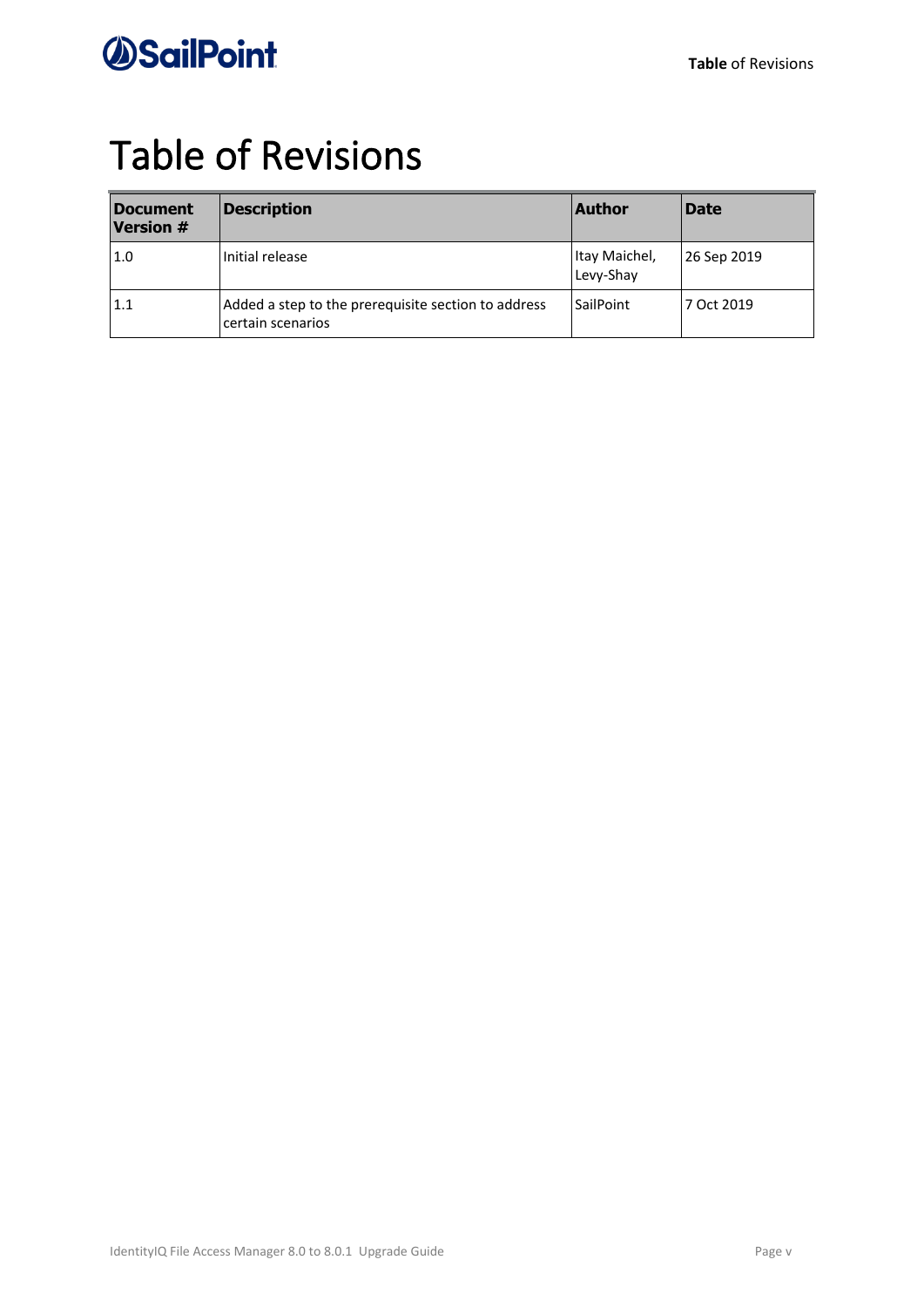## <span id="page-5-0"></span>Chapter 1: Planning Your Upgrade

### <span id="page-5-1"></span>Upgrade Path

IdentityIQ File Access Manager version 8.0.1 can be upgraded from version 8.0 Only.

For earlier versions of SecurityIQ, first upgrade to IdentityIQ File Access Manager 8.0 before starting the IdentityIQ File Access Manager version 8.0.1 upgrade process.

Current released service packs do not need to be applied before upgrading to IdentityIQ File Access Manager version 8.0.1

Please read this Upgrade Guide in its entirety before starting the upgrade process.

## <span id="page-5-2"></span>Version Numbers

The version number is displayed on the bottom right corner of the IdentityIQ File Access Manager Admin Client screen.

If the version number is not displayed in the Administrative Client, refer to the SecurityIQ 5.1 Upgrade guide to upgrade from an older version.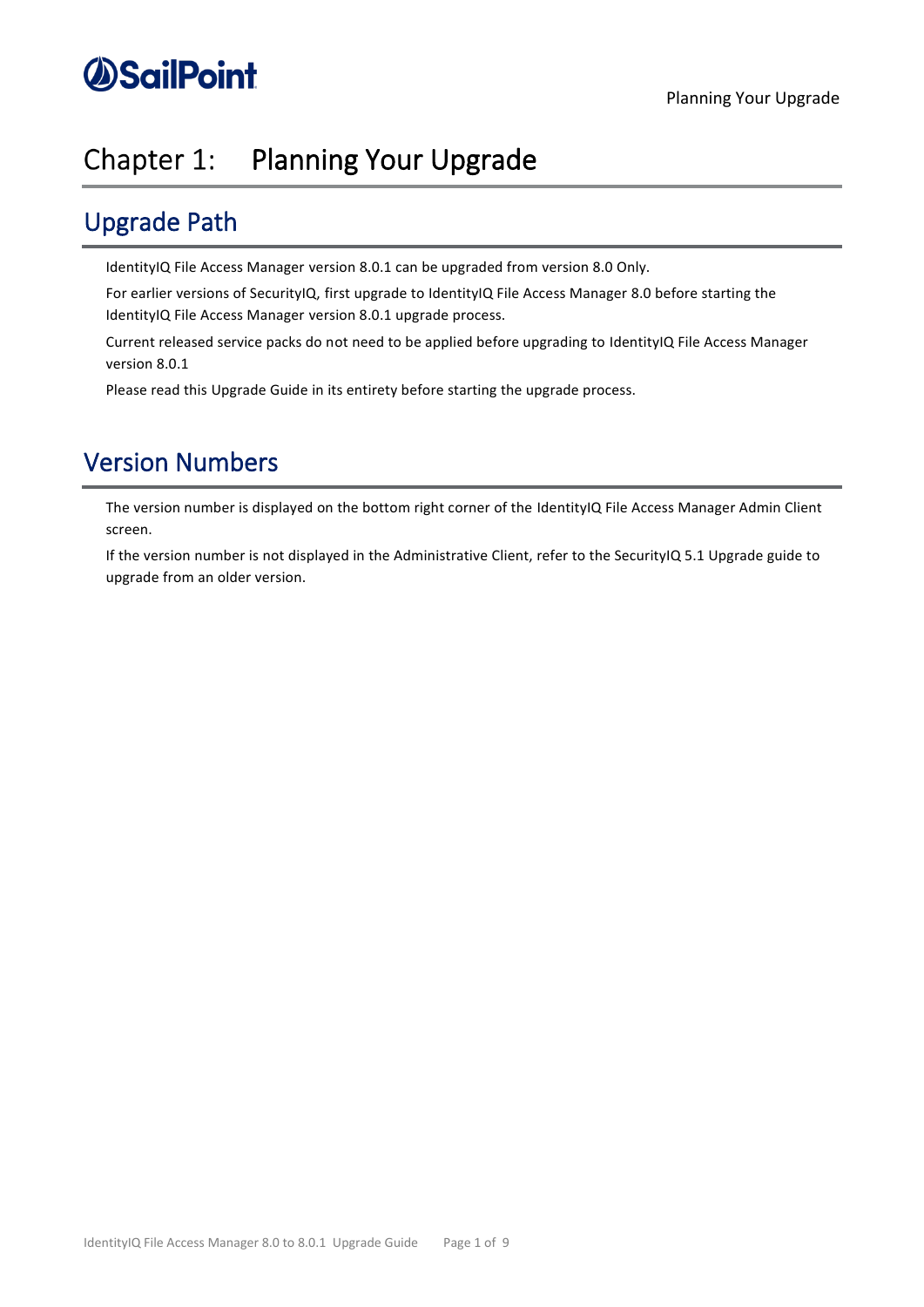

## <span id="page-6-0"></span>Chapter 2: Support Matrix

<span id="page-6-1"></span>This table lists IdentityIQ File Access Manager server support details.

#### **Table 1. IdentityIQ File Access Manager Server Support Details**

| <b>System</b>                          | <b>Supported Versions</b>              |
|----------------------------------------|----------------------------------------|
| IdentityIQ File Access Manager Servers | Windows 2012R2/2016                    |
| Workstations                           | Windows 7 and above 64bit              |
| <b>Browsers</b>                        | IE 11, Edge, Firefox, Chrome, Safari   |
| <b>Databases</b>                       | MS SQL Server 2008/2012/2014/2016/2017 |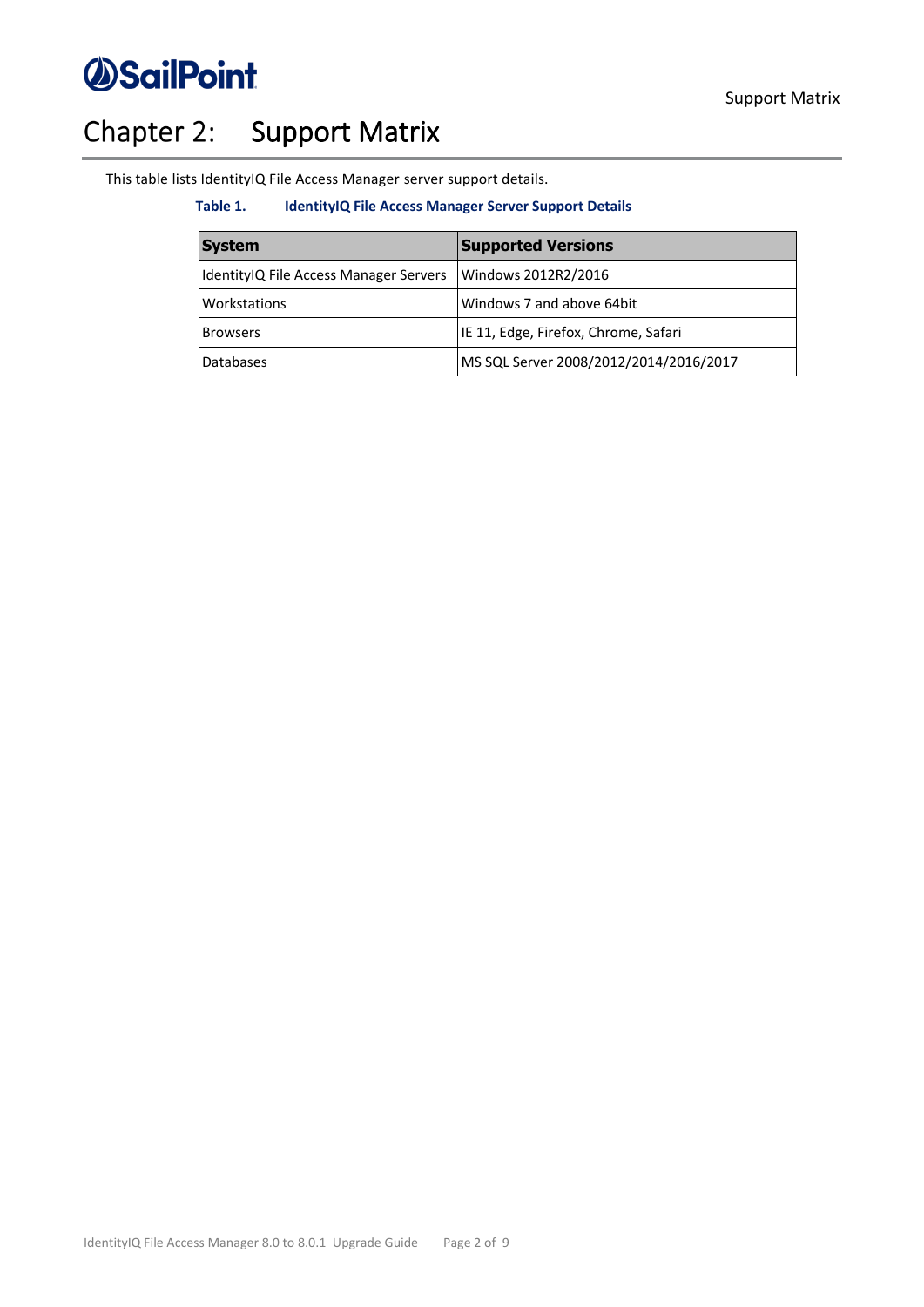### <span id="page-7-0"></span>Upgrading to IdentityIQ File Access Manager Chapter 3: Version 8.0.1

The upgrade process consists of the following steps:

- 1. Pre-upgrade steps
- 2. Upgrading SecurityIQ from 8.0 to IdentityIQ File Access Manager 8.0.1
- 3. Post upgrade steps

## <span id="page-7-1"></span>Pre-upgrade Steps

### **Before the upgrade, perform the following steps:**

- 1. Back up the database.
- 2. Run the script **pre-upgrade.sql** on the database. This script is available in the upgrade folder of the 8.0.1 installer package.

## <span id="page-7-2"></span>Upgrading to Version 8.0.1

- 1. Extract the "File Access Manager v8.0.1.zip" installation package.
- 2. Navigate to the "v8.0.1 Upgrade" folder.
- 3. Open the IdentityIQ File Access Manager Admin Client.
- 4. Navigate to **System** → **Upgrades & Patches** → **Load New Package**
- 5. Load the "**File Access Manager v8.0.1 .wbxpkg**" from the upgrade folder .
	- a. Press **Browse** and load the file from the upgrade folder.
	- b. Press **Upload Package**.
	- c. Press **Save**.
	- d. Right-click the upgrade package and select **See More >> Start Installation**.
	- e. Press **Confirm** to start the installation.

**Note: If the package has already been uploaded into IdentityIQ File Access Manager, the system will give a warning message, and block uploading the package again.**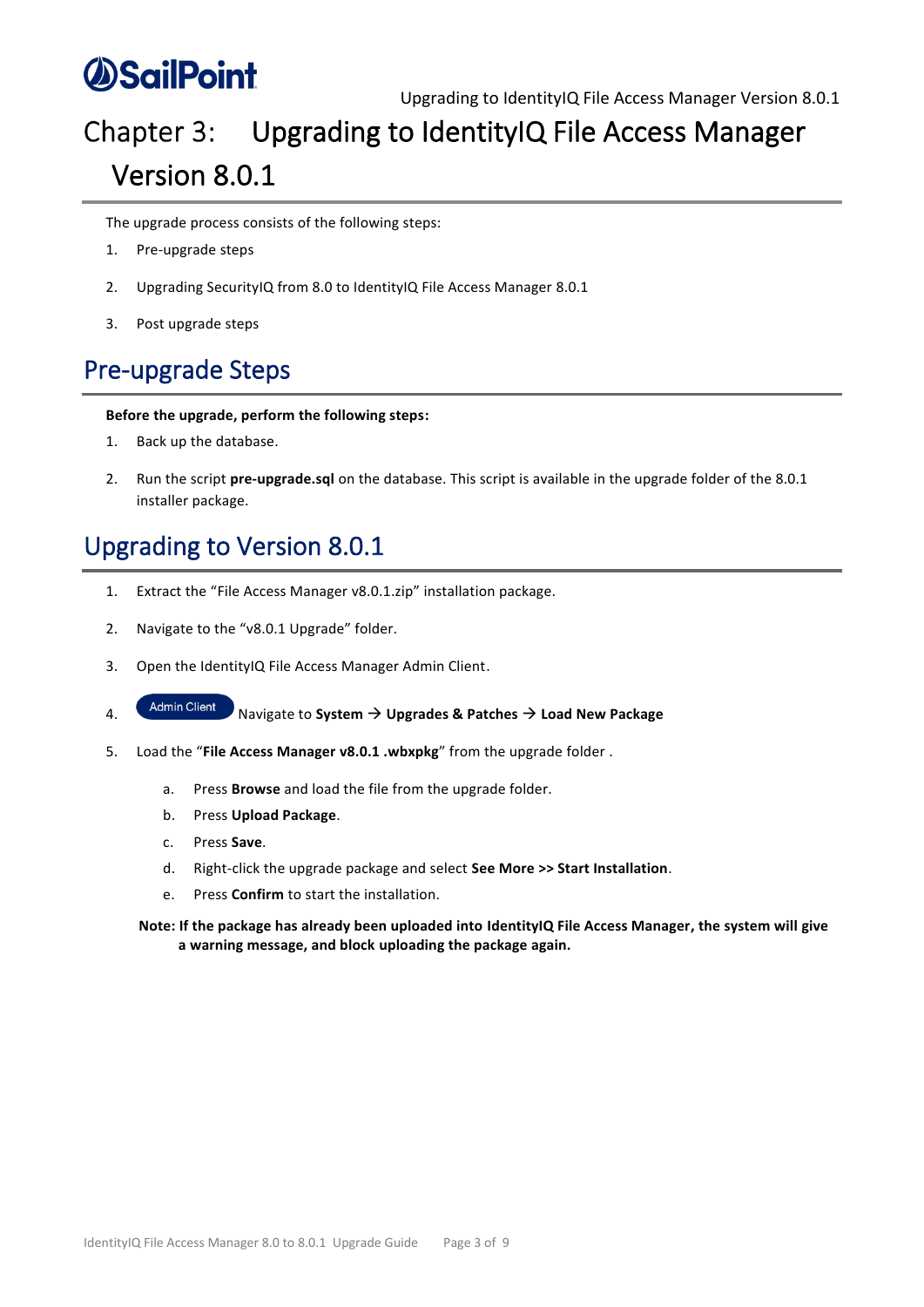### Upgrading to IdentityIQ File Access Manager Version 8.0.1

| <b>Upgrades &amp; Patches</b>                              |                                          |  |  |  |  |
|------------------------------------------------------------|------------------------------------------|--|--|--|--|
| Load New Package<br>्जे Refresh<br>$\equiv$ Reports $\sim$ |                                          |  |  |  |  |
| Name                                                       | Description                              |  |  |  |  |
| File Access Manager v8.0.1.0                               | Upgrades File Access Manager to v8.0.1.0 |  |  |  |  |
|                                                            |                                          |  |  |  |  |

| Figure 1. | Upgrade list 8.0 to 8.0.1 |  |
|-----------|---------------------------|--|
|-----------|---------------------------|--|

### <span id="page-8-1"></span><span id="page-8-0"></span>During the upgrade and verification

During the Upgrade process, some services are upgraded and require a server restart.

1. When the upgrade starts, you will see a window with the total number of services that need to be upgraded on the top left side of the upgrade window.

| Description:      | Upgrades File Access Manager to v8.0.1.0 |
|-------------------|------------------------------------------|
| <b>Issued At:</b> | 04/06/2019 13:58:36 (View Release Notes) |
| Status:           | In progress - upgrading database         |
| Summary:          | $491$ வ                                  |

2. When you click **Refresh** you can see the number of upgraded services and the remaining services to be upgraded.

| Summary:   | $482$ $\circ$ 1 $\times$ 8 $\bullet$ |
|------------|--------------------------------------|
| ⊌ी Refresh | Start Installation (0 Services)      |

The numbers displayed, from left to right, are:

- $\leftarrow$  482  $\boxed{\odot}$  Services remaining to be upgraded
- ↑  $\frac{1}{\sqrt{2}}$  Services in the process of upgrading
- ◆ <sup>8</sup> V Completed services
- 3. Click **Refresh** untill you see that there are no services left to upgrade.
- 4. Some services such as WebSite and FamAPI might require a Restart of the server they are running on to complete the upgrade process.

#### **To check which services require a server restart:**

a. Click the **Status** pane in the Services grid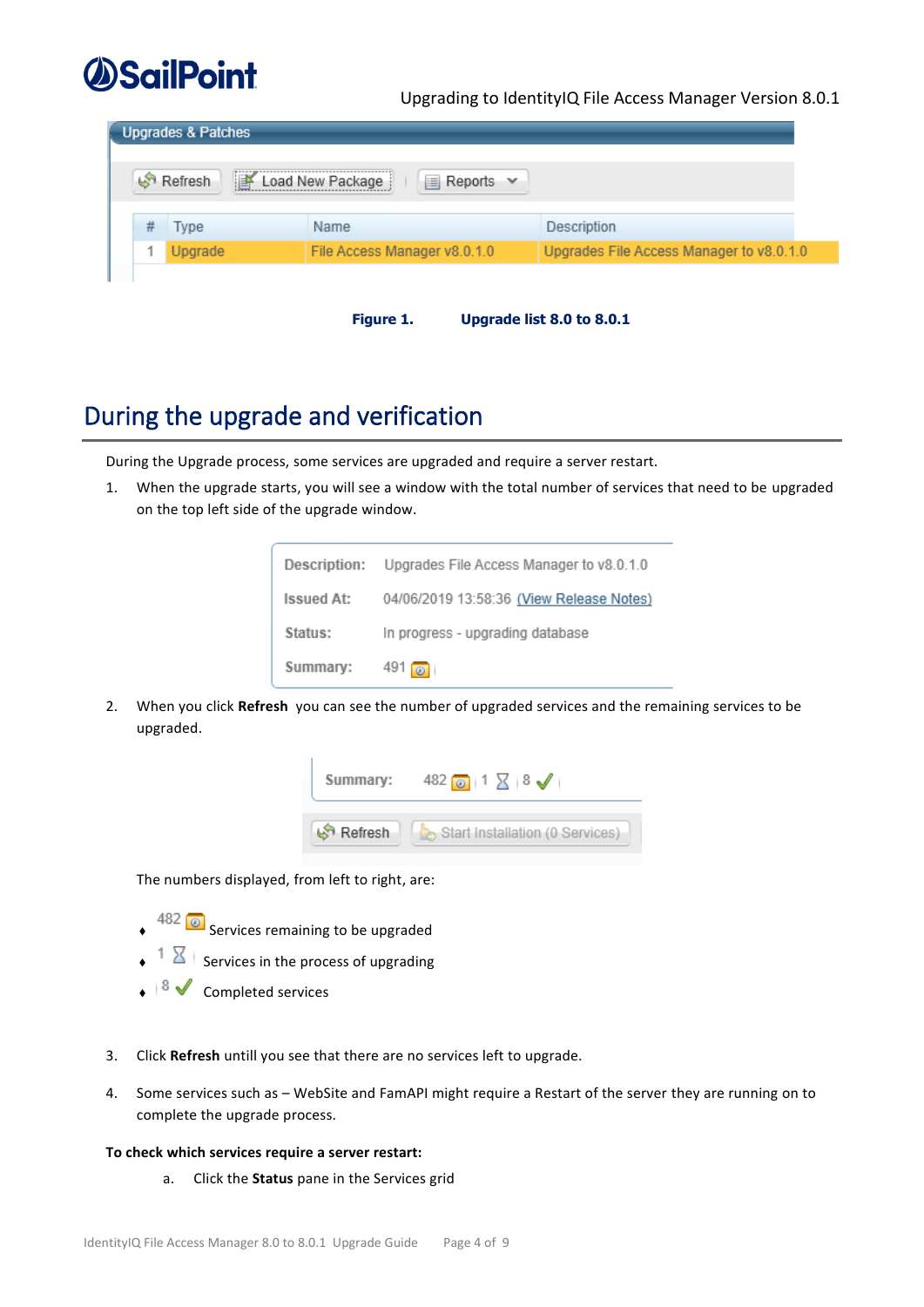

### Upgrading to IdentityIQ File Access Manager Version 8.0.1

| $\#$ Upgrade? | Service                 | Server    | Type           | <b>Status</b>  |
|---------------|-------------------------|-----------|----------------|----------------|
|               | File Access Manager API | v51-v52-i | Infrastructure | PendingRestart |
| $\Box$        | Database                |           | Contribuin DP  | Completed      |

- b. If a service has the status "Pending Restart", you will need to perform a server restart in order to complete the upgrade process for this specific service. The installed server is listed in the table.
- c. Once the server is restarted, the upgrade operation will be able to proceed.
- 5. Once all the services have been upgraded successfully, with a status of "Finished", you can proceed to the next step - **Post Upgrade Actions** below.

**Note: The Summary number may vary across installations, depending on the specific configuration, such as the number of Permission Collector services, or other configuration changes.** 

|            | Description: Upgrades File Access Manager to v8.0.1.0 |
|------------|-------------------------------------------------------|
| Issued At: | 22/09/2019 01:33:50 (View Release Notes)              |
| Status:    | Finished                                              |
| Summary:   | $550 \sqrt{ }$                                        |

### <span id="page-9-0"></span>Post Upgrade Actions

<span id="page-9-1"></span>Upgrading the IdentityIQ File Access Manager Server Installer

The Server Installer must be upgraded **on each of the File Access Manager central servers**.

**To upgrade the Server Installer on each central server, perform the following steps:**

- 1. Copy "ServerInstaller.msi" from the "v8.0.1 Full Installers" folder to the server.
- 2. Run "ServerInstaller.msi".
- 3. Follow the instructions on the screen to complete the upgrade process.

**Note: The server installer can be run in "unattended mode"**

```
start /wait msiexec /i "[INSTALLER PATH]\ServerInstaller.msi" /l*v
"C:\FAMInstaller.log" /quiet /norestart
```
### <span id="page-9-2"></span>IdentityIQ File Access Manager Client Upgrade

On the first run of the IdentityIQ File Access Manager Admin Client after an upgrade, a popup message displays, requesting that you upgrade the client. During the upgrade, you will be required to reenter the server on which the User Interface Service is installed and choose the installation folder.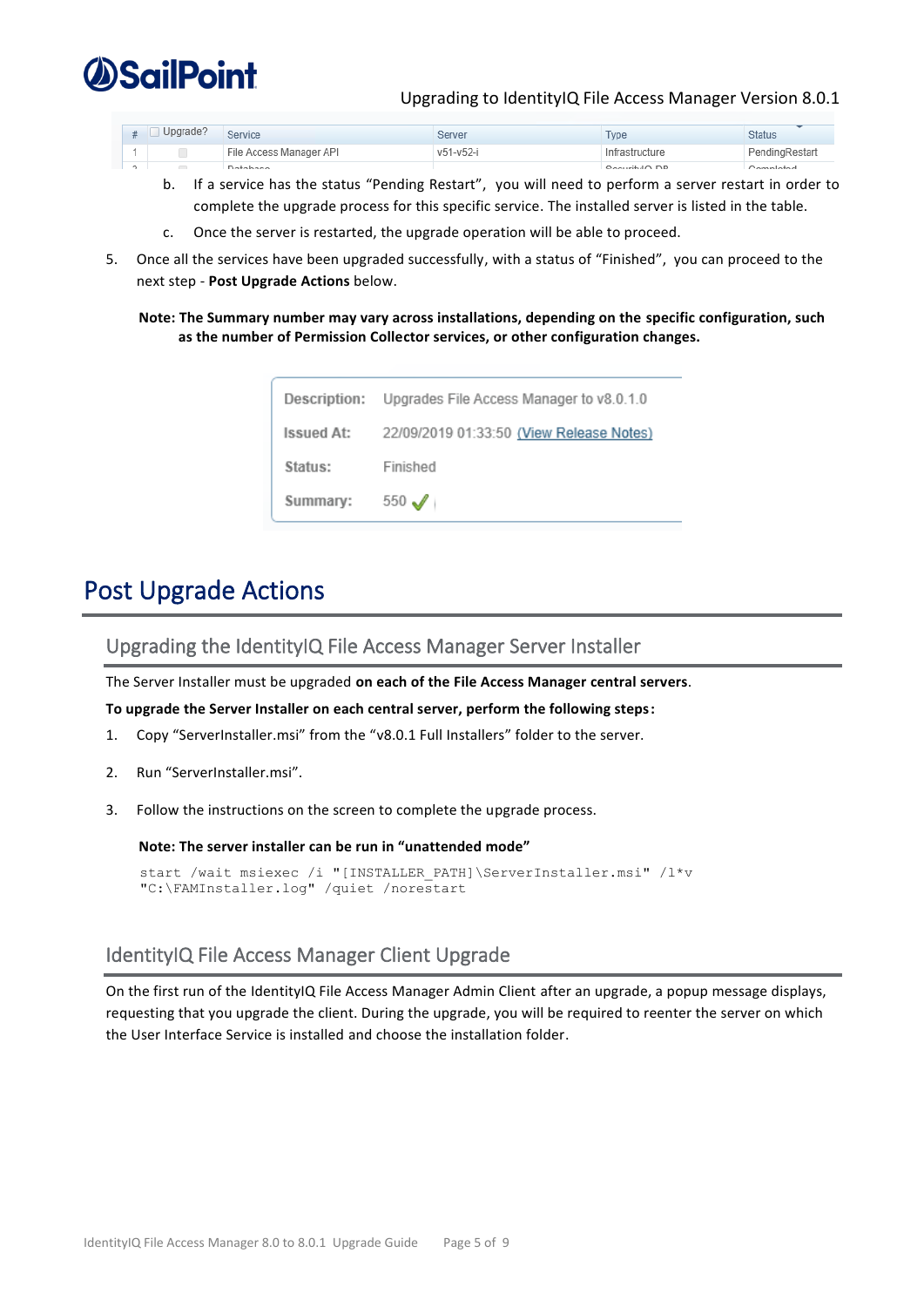

### Upgrading to IdentityIQ File Access Manager Version 8.0.1



#### **Figure 2. Message - upgrade File Access Manager Client**

### <span id="page-10-2"></span><span id="page-10-0"></span>Validate the upgrade

To validate the installation, and verify that the correct versions were installed, check in the Windows Add/Remove programs in the control panel.

The versions of the IdentityIQ File Access Manager components should be listed as 8.0.1.0.

### <span id="page-10-1"></span>Updating the IIS binding port

#### **Note: If you are using the default port for IIS (80), skip this stage.**

If you set up IIS on a port other than the default port (80), you will have to manually remove the port 80 binding from the Default Web Site and create a binding to the desired custom port.

On the Windows Administrative tools, open the IIS manager. Select the Default Web Site. Open the Bindings menu to delete and add site binding protocols and ports.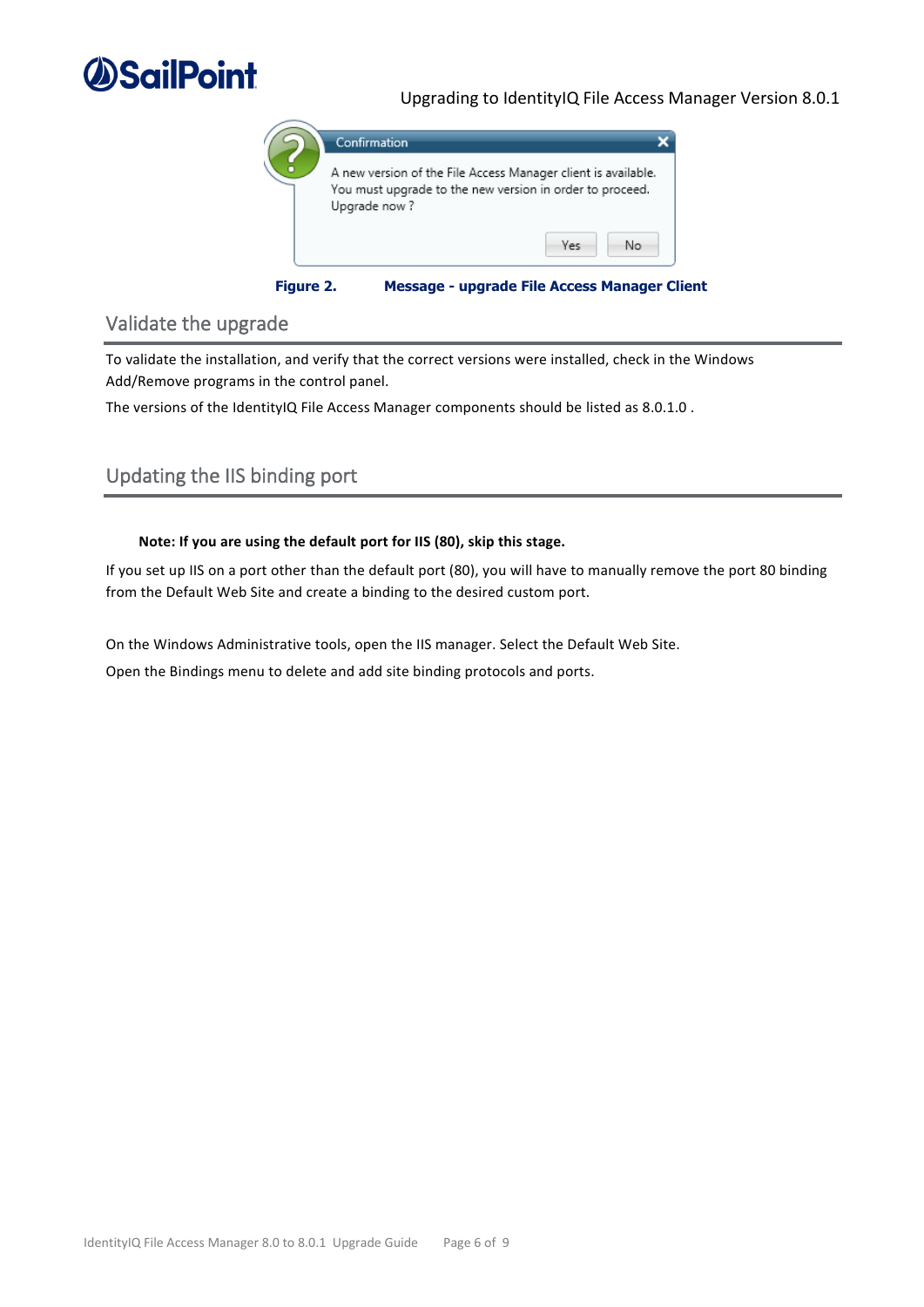

### Upgrading to IdentityIQ File Access Manager Version 8.0.1

| Internet Information Services (IIS) Manager                                                                                                      |                                                                                                                                                                                                                                                                                                                                                                                                                                                              | $\Box$<br>X                                                                                                                                                                                                                                                           |
|--------------------------------------------------------------------------------------------------------------------------------------------------|--------------------------------------------------------------------------------------------------------------------------------------------------------------------------------------------------------------------------------------------------------------------------------------------------------------------------------------------------------------------------------------------------------------------------------------------------------------|-----------------------------------------------------------------------------------------------------------------------------------------------------------------------------------------------------------------------------------------------------------------------|
|                                                                                                                                                  | SIQ-JOSH2016 > Sites > Default Web Site                                                                                                                                                                                                                                                                                                                                                                                                                      | $\omega \otimes \mathbb{C}$                                                                                                                                                                                                                                           |
| Help<br>File View<br><b>Connections</b><br>$Q = 128$<br>Start Page<br>V G SIQ-JOSH2016 (OFFICE\Admi<br>Application Pools<br>$\vee$ $\circ$ Sites | Default Web Site Home<br>$ \frac{12}{32}$<br>Go - Show All   Group by: Area<br><b>Filter:</b><br><b>ASP.NET</b><br>×<br>$\wedge$<br>l≣n                                                                                                                                                                                                                                                                                                                      | <b>Actions</b><br>ρł<br>Explore<br><b>Edit Permissions</b><br><b>Edit Site</b>                                                                                                                                                                                        |
| Default Web Site                                                                                                                                 | $\begin{array}{c}\n\bigwedge\n\\404\n\end{array}$<br>.NET<br>.NET<br>.NET Error<br>.NET<br>.NET Profile<br>.NET Roles<br>.NET Trust<br>Authorizat Compilation<br>Globalization<br>Pages<br>Levels<br>⇇<br>ab<br>Application<br>Connection Machine Key<br>.NET Users<br>Providers<br><b>Session State</b><br>Pages and<br>Settings<br><b>Strings</b><br>Controls<br><b>SMTP E-mail</b><br><b>IIS</b><br>a<br>$\leftarrow$<br>$\sim$<br>Fo<br>1<br>$\triangle$ | g)<br><b>Basic Settings.</b><br><b><i><u>pplications</u></i></b><br><b>View Virtual Directories</b><br>$\odot$<br><b>Manage Website</b><br>Ż.<br>Restart<br>Þ<br>Start<br>ø<br>Stop<br><b>Browse Website</b><br>Browse *: 80 (http)<br>Advanced Settings<br>Configure |
| $\langle$<br>Ready                                                                                                                               | $\overline{?}$<br>$\times$<br><b>Site Bindings</b><br><b>Host Name</b><br>Port<br><b>IP Address</b><br>Binding Informa<br>Add<br><b>Type</b><br>80<br>http<br>Edit<br>Remove<br>Browse<br>$\checkmark$                                                                                                                                                                                                                                                       | Limits<br>Help<br>$\circledcirc$<br>$\mathbf{e}_{\mathbb{R}}$                                                                                                                                                                                                         |
|                                                                                                                                                  | Close                                                                                                                                                                                                                                                                                                                                                                                                                                                        |                                                                                                                                                                                                                                                                       |

<span id="page-11-0"></span>**Figure 3. Update IIS binding port**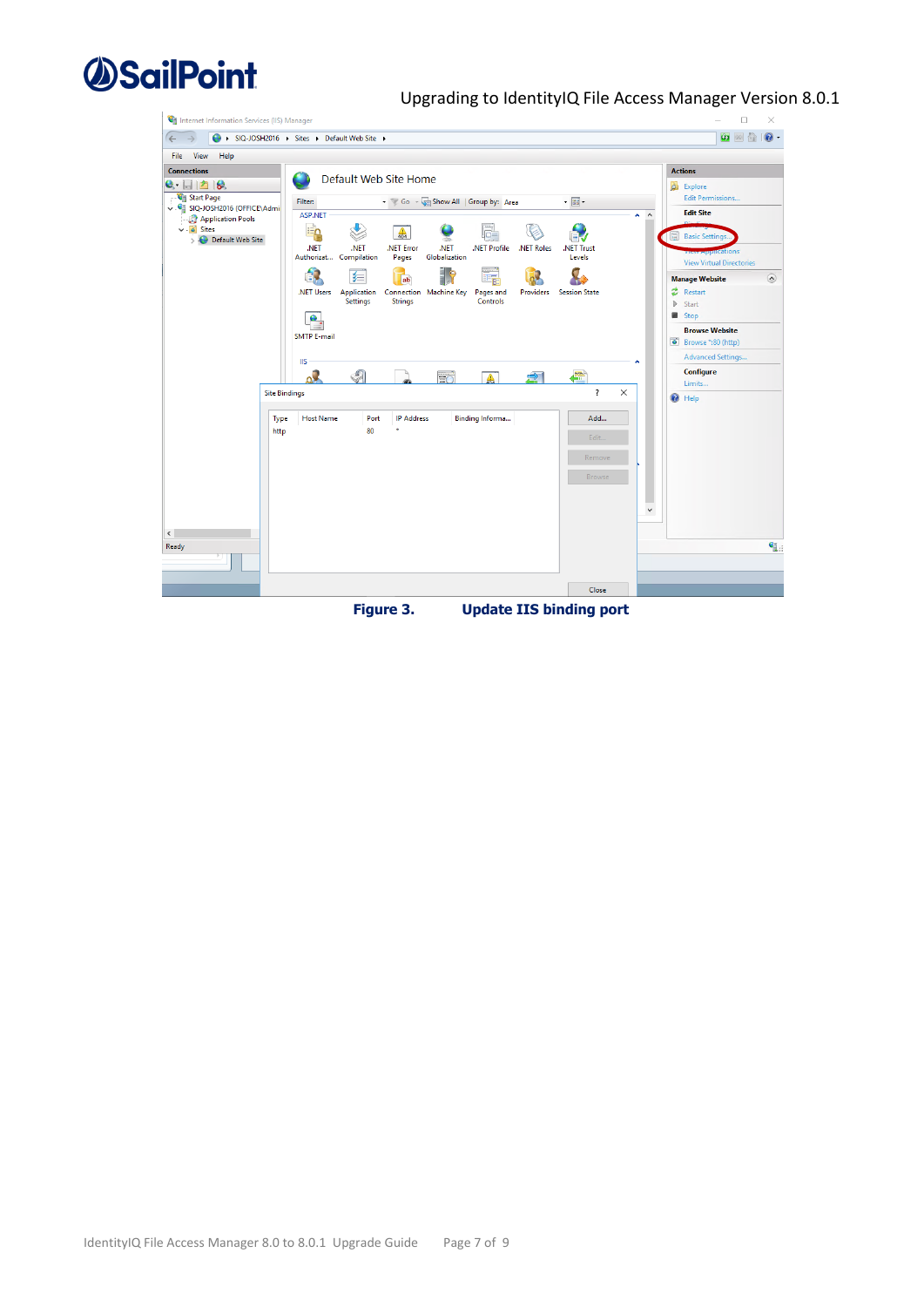## <span id="page-12-0"></span>Chapter 4: Troubleshooting

## <span id="page-12-1"></span>Business Website (web client)

### <span id="page-12-2"></span>"Access Denied" message while logging into the Business Website

**Problem: You encounter an "Access Denied" error message while logging in to the Business Website after the upgrade.**

### **Suggested solution:**

- 1. Navigate to the wwwroot folder on the server hosting the Website at C:\inetpub\wwwroot).
- 2. Verify that the cdn, IdentityIQFAM, IdentityIQFAMAPI, SecuirtyIQBiz, and SiqApi folders are in the wwwroot folder.
- 3. If these folders are in the wwwroot folder, but there are still problems with the Business Website, contact SailPoint Customer Support.
- 4. If these folders are **not** in the wwwroot folder, perform the following steps:
- 5. Open the Internet Information Service (IIS) manager (Server Manager  $\rightarrow$  Tools  $\rightarrow$  Internet Information Service (IIS) manager).
- 6. Select the Application Pools node.
- 7. Verify that the IdentityIqFamV1\_ApplicationPool, IdentityIqFamV2\_ApplicationPool, ScimApi\_ApplicationPool, SecurityIQ\_ApplicationPool, SigApi\_ApplicationPool and SigCdn\_ApplicationPool are missing from the Application Pools node.
- 8. Create all missing application pools, with the following parameters: .Net CLR Version: .Net CLR Version v4.0.30319 Managed pipeline mode: Integrated
- 9. Check the "**Start application pool immediately**" checkbox.
- 10. For each application pool, navigate to Advanced Settings (Right-click → **Advanced Settings**)
- 11. Under Process Model, set the "**Identity**" parameter to **LocalSystem**.
- 12. Under Recycling set the "**Regular Time Interval (minutes)**" to **720**.
- 13. From the Site panel (on the left), navigate to **identityiqfam->v1**, and click on it.
- 14. Click "**Basic Settings**" on the right. If this option is not available, right click **identityiqfam->v1**, (on the left) and select "Convert to Application".
- 15. On the newly opened screen, click **Select**, select the IdentityIqFamV1\_ApplicationPool you created earlier, and click **OK** twice.
- 16. Double click "**Authentication**".
- 17. Enable "Windows Authentication" and disable all other authentication methods.